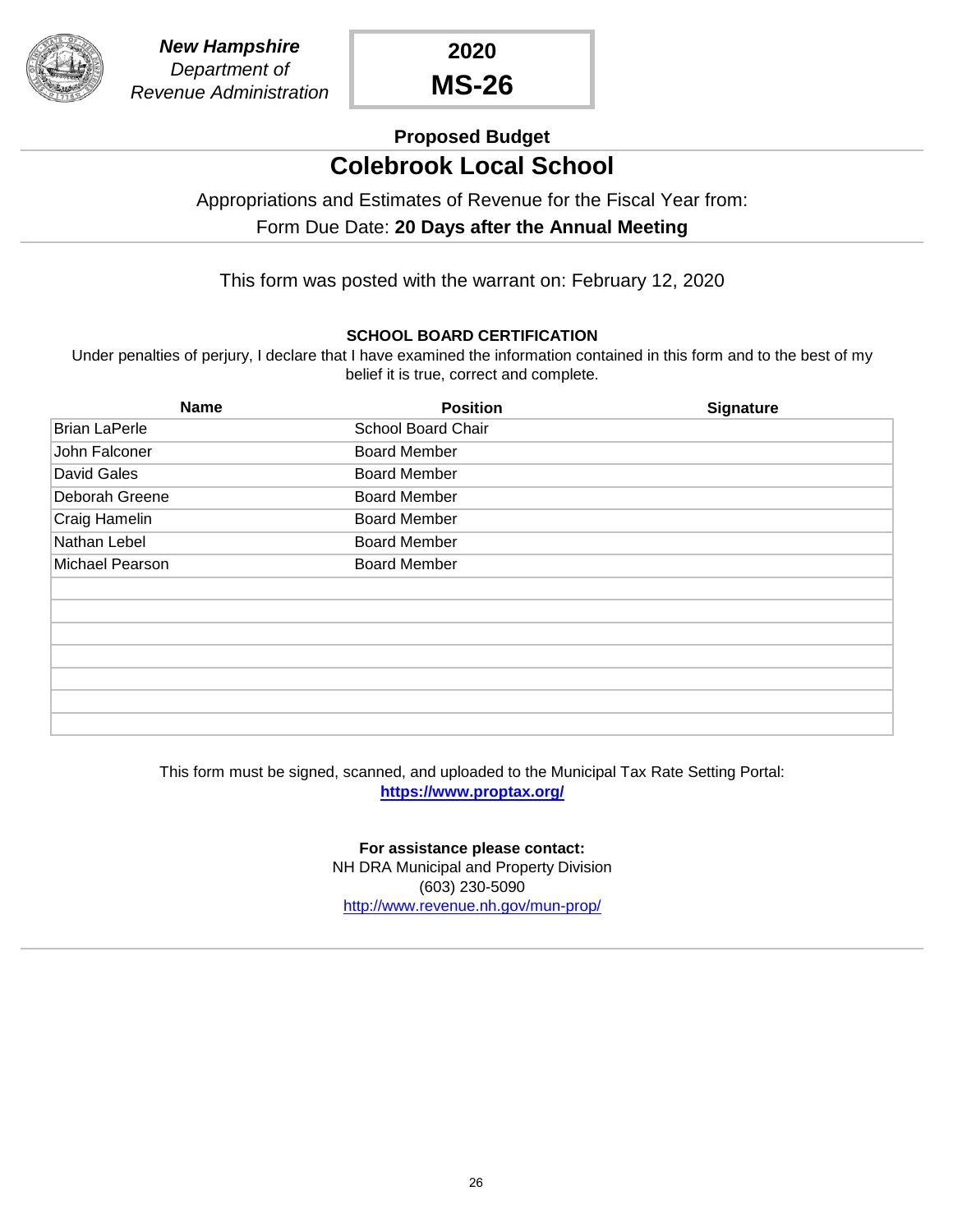

## **Appropriations**

| Account                         | <b>Purpose</b>                                 | <b>Article</b> | <b>Expenditures for</b><br>period ending<br>6/30/2019 | <b>Appropriations for</b><br>period ending<br>6/30/2020 | period ending<br>6/30/2021<br>(Recommended) | Appropriations for Appropriations for<br>period ending<br>6/30/2021<br>(Not Recommended) |
|---------------------------------|------------------------------------------------|----------------|-------------------------------------------------------|---------------------------------------------------------|---------------------------------------------|------------------------------------------------------------------------------------------|
| <b>Instruction</b>              |                                                |                |                                                       |                                                         |                                             |                                                                                          |
| 1100-1199                       | Regular Programs                               | 09             | \$2,499,766                                           | \$2,589,573                                             | \$2.617.456                                 | \$0                                                                                      |
| 1200-1299                       | Special Programs                               | 09             | \$939,830                                             | \$991,211                                               | \$944,878                                   | \$0                                                                                      |
| 1300-1399                       | <b>Vocational Programs</b>                     | 09             | \$40,500                                              | \$36,000                                                | \$15,200                                    | \$0                                                                                      |
| 1400-1499                       | Other Programs                                 | 09             | \$140,208                                             | \$162,907                                               | \$162,457                                   | \$0                                                                                      |
| 1500-1599                       | Non-Public Programs                            | 09             | \$0                                                   | \$0                                                     | \$0                                         | \$0                                                                                      |
| 1600-1699                       | Adult/Continuing Education Programs            | 09             | \$0                                                   | \$0                                                     | \$0                                         | \$0                                                                                      |
| 1700-1799                       | Community/Junior College Education             |                | \$0                                                   | \$0                                                     | \$0                                         | \$0                                                                                      |
| 1800-1899                       | Programs<br><b>Community Service Programs</b>  |                | \$0                                                   | \$0                                                     | \$0                                         | \$0                                                                                      |
|                                 | <b>Instruction Subtotal</b>                    |                | \$3,620,304                                           | \$3,779,691                                             | \$3,739,991                                 | \$0                                                                                      |
| <b>Support Services</b>         |                                                |                |                                                       |                                                         |                                             |                                                                                          |
| 2000-2199                       | <b>Student Support Services</b>                | 09             | \$534,563                                             | \$646,847                                               | \$752,787                                   | \$0                                                                                      |
| 2200-2299                       | <b>Instructional Staff Services</b>            | 09             | \$109,425                                             | \$188,909                                               | \$162,747                                   | \$0                                                                                      |
|                                 | <b>Support Services Subtotal</b>               |                | \$643,988                                             | \$835,756                                               | \$915,534                                   | \$0                                                                                      |
| <b>General Administration</b>   |                                                |                |                                                       |                                                         |                                             |                                                                                          |
| 0000-0000                       | <b>Collective Bargaining</b>                   |                | \$0                                                   | \$0                                                     | \$0                                         | \$0                                                                                      |
| 2310 (840)                      | <b>School Board Contingency</b>                |                | \$0                                                   | \$0                                                     | \$0                                         | \$0                                                                                      |
| 2310-2319                       | Other School Board                             | 09             | \$49,985                                              | \$58,193                                                | \$55,893                                    | \$0                                                                                      |
|                                 | <b>General Administration Subtotal</b>         |                | \$49,985                                              | \$58,193                                                | \$55,893                                    | \$0                                                                                      |
| <b>Executive Administration</b> |                                                |                |                                                       |                                                         |                                             |                                                                                          |
| 2320 (310)                      | <b>SAU Management Services</b>                 |                | \$0                                                   | \$0                                                     | \$0                                         | \$0                                                                                      |
| 2320-2399                       | All Other Administration                       | 09             | \$416,185                                             | \$453,149                                               | \$500,931                                   | \$0                                                                                      |
| 2400-2499                       | <b>School Administration Service</b>           | 09             | \$387,125                                             | \$278,284                                               | \$314,846                                   | \$0                                                                                      |
| 2500-2599                       | <b>Business</b>                                |                | \$0                                                   | \$0                                                     | \$0                                         | \$0                                                                                      |
| 2600-2699                       | Plant Operations and Maintenance               | 09             | \$713,693                                             | \$669,380                                               | \$691,022                                   | \$0                                                                                      |
| 2700-2799                       | <b>Student Transportation</b>                  | 09             | \$261,388                                             | \$254,590                                               | \$267,732                                   | \$0                                                                                      |
| 2800-2999                       | Support Service, Central and Other             | 09             | \$0                                                   | \$0                                                     | \$11,400                                    | \$0                                                                                      |
|                                 | <b>Executive Administration Subtotal</b>       |                | \$1,778,391                                           | \$1,655,403                                             | \$1,785,931                                 | \$0                                                                                      |
|                                 | <b>Non-Instructional Services</b>              |                |                                                       |                                                         |                                             |                                                                                          |
| 3100                            | <b>Food Service Operations</b>                 |                | \$0                                                   | \$0                                                     | \$0                                         | \$0                                                                                      |
| 3200                            | <b>Enterprise Operations</b>                   |                | \$0                                                   | \$0                                                     | \$0                                         | \$0                                                                                      |
|                                 | <b>Non-Instructional Services Subtotal</b>     |                | \$0                                                   | \$0                                                     | \$0                                         | \$0                                                                                      |
|                                 | <b>Facilities Acquisition and Construction</b> |                |                                                       |                                                         |                                             |                                                                                          |
| 4100                            | Site Acquisition                               | 09             | \$0                                                   | \$25                                                    | \$25                                        | \$0                                                                                      |
| 4200                            | Site Improvement                               | 09             | \$0                                                   | \$25                                                    | \$25                                        | \$0                                                                                      |
| 4300                            | Architectural/Engineering                      | 09             | \$17,112                                              | \$25                                                    | \$25                                        | \$0                                                                                      |
| 4400                            | <b>Educational Specification Development</b>   | 09             | \$0                                                   | \$25                                                    | \$25                                        | \$0                                                                                      |
|                                 |                                                |                |                                                       |                                                         |                                             |                                                                                          |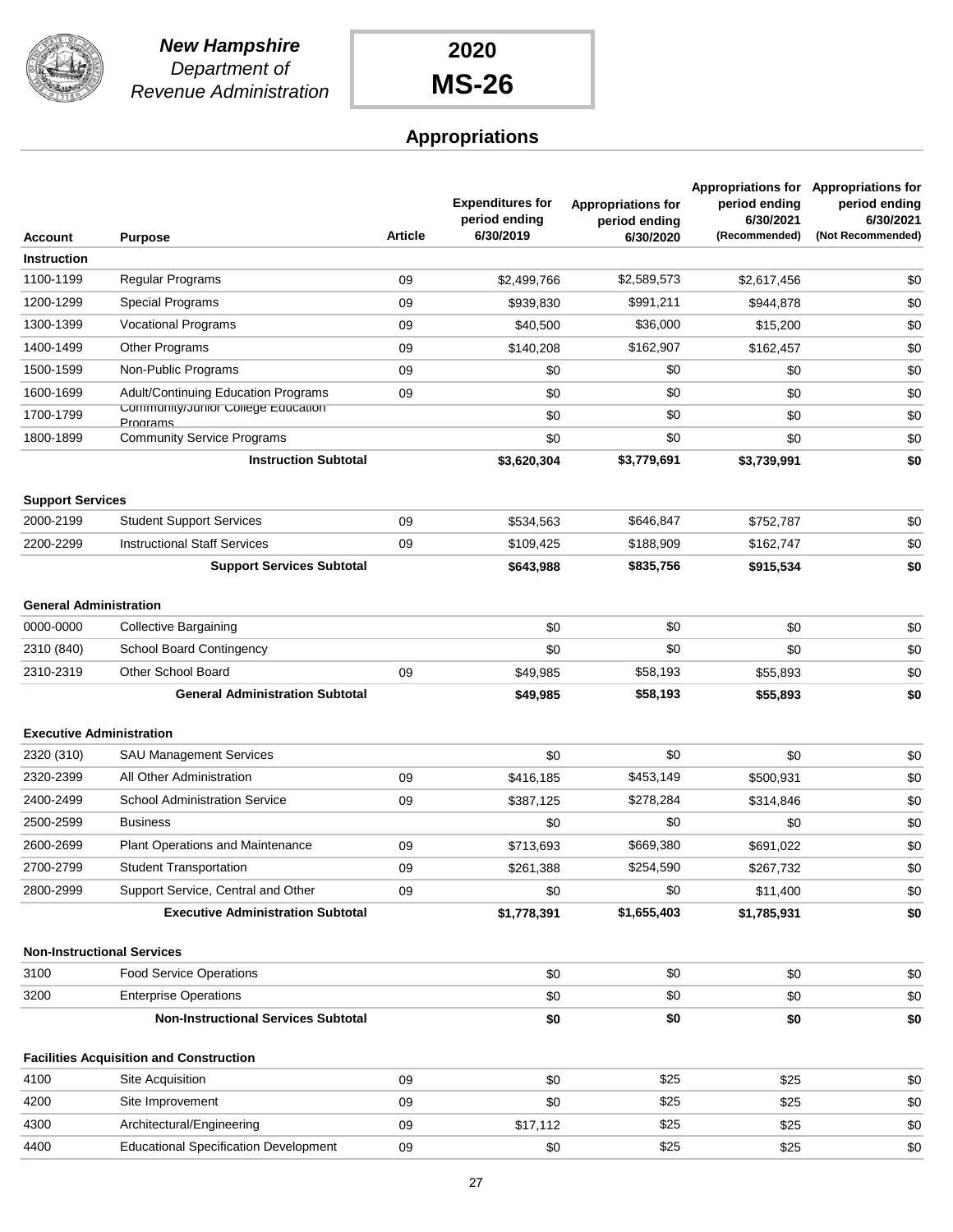

#### *New Hampshire Department of Revenue Administration*

**2020 MS-26**

## **Appropriations**

|                       | <b>Total Operating Budget Appropriations</b>            |    |          |           | \$6,729,599 | \$0 |
|-----------------------|---------------------------------------------------------|----|----------|-----------|-------------|-----|
|                       | <b>Fund Transfers Subtotal</b>                          |    | \$69,755 | \$229,782 | \$232,100   | \$0 |
| 9992                  | Deficit Appropriation                                   |    | \$0      | \$0       | \$0         | \$0 |
| 9990                  | Supplemental Appropriation                              |    | \$0      | \$0       | \$0         | \$0 |
| 5390                  | To Other Agencies                                       |    | \$0      | \$0       | \$0         | \$0 |
| 5310                  | <b>To Charter Schools</b>                               | 09 | \$24,636 | \$24,800  | \$24,800    | \$0 |
| 5254                  | To Agency Funds                                         |    | \$0      | \$0       | \$0         | \$0 |
| 5230-5239             | <b>To Capital Projects</b>                              |    | \$0      | \$0       | \$0         | \$0 |
| 5222-5229             | To Other Special Revenue                                |    | \$0      | \$0       | \$0         | \$0 |
| 5220-5221             | <b>To Food Service</b>                                  | 09 | \$45,119 | \$204,982 | \$207,300   | \$0 |
| <b>Fund Transfers</b> |                                                         |    |          |           |             |     |
|                       | <b>Other Outlays Subtotal</b>                           |    | \$0      | \$0       | \$0         | \$0 |
| 5120                  | Debt Service - Interest                                 |    | \$0      | \$0       | \$0         | \$0 |
| 5110                  | Debt Service - Principal                                |    | \$0      | \$0       | \$0         | \$0 |
| <b>Other Outlays</b>  |                                                         |    |          |           |             |     |
|                       | <b>Facilities Acquisition and Construction Subtotal</b> |    | \$17,112 | \$277,125 | \$150       | \$0 |
| 4900                  | Other Facilities Acquisition and Construction           |    | \$0      | \$0       | \$0         | \$0 |
| 4600                  | <b>Building Improvement Services</b>                    | 09 | \$0      | \$277,000 | \$25        | \$0 |
| 4500                  | <b>Building Acquisition/Construction</b>                | 09 | \$0      | \$25      | \$25        | \$0 |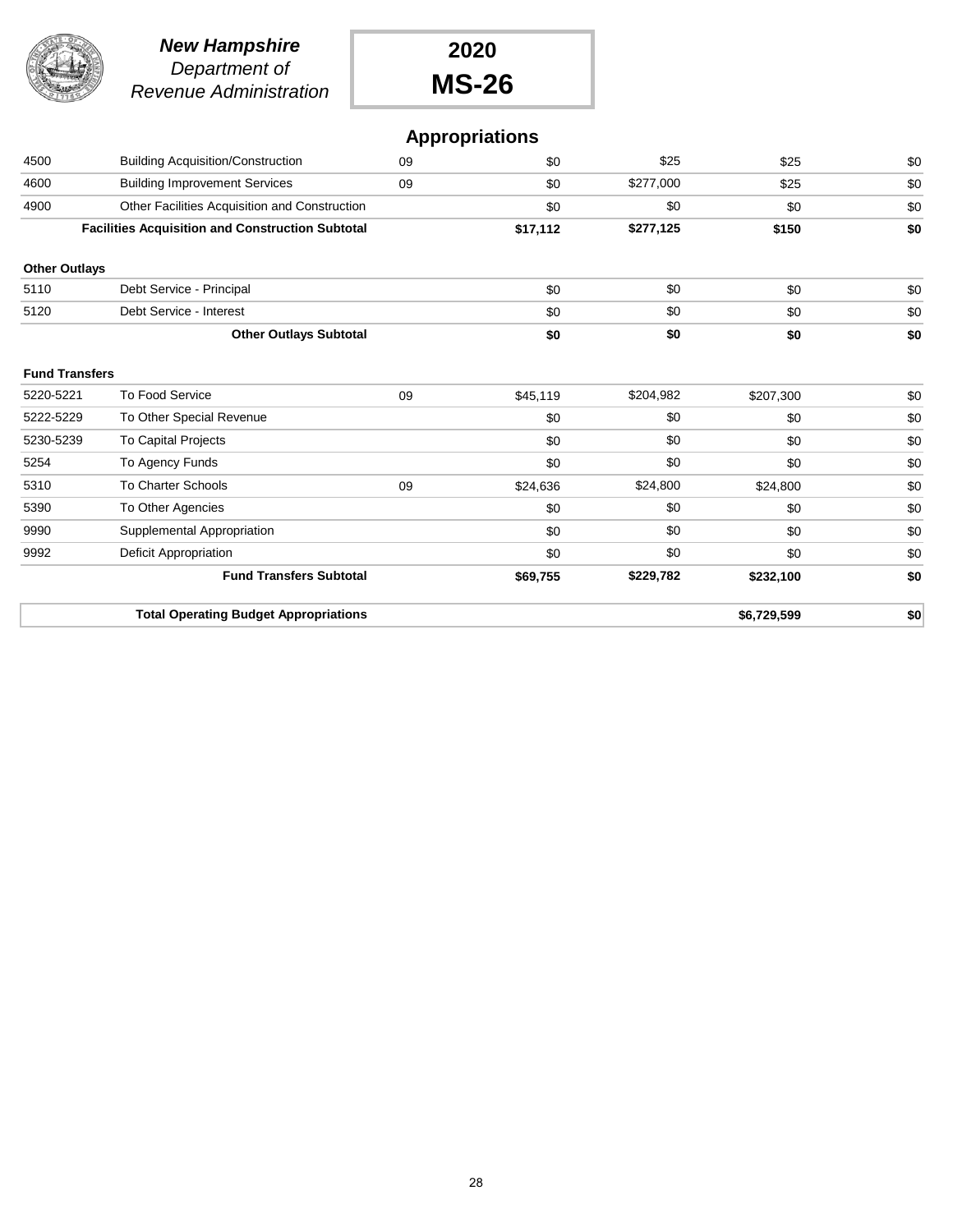

## **Special Warrant Articles**

| <b>Account</b> | <b>Purpose</b>                         | <b>Article</b>                     | <b>Appropriations for</b><br>period ending<br>6/30/2021<br>(Recommended) | <b>Appropriations for</b><br>period ending<br>6/30/2021<br>(Not Recommended) |
|----------------|----------------------------------------|------------------------------------|--------------------------------------------------------------------------|------------------------------------------------------------------------------|
| 2700-2799      | <b>Student Transportation</b>          | 05.                                | \$59,754                                                                 | \$0                                                                          |
|                |                                        | <b>Purpose: School Bus</b>         |                                                                          |                                                                              |
| 5252           | To Expendable Trusts/Fiduciary Funds   | 06                                 | \$85,000                                                                 | \$0                                                                          |
|                |                                        | <b>Purpose: Building Exp Trust</b> |                                                                          |                                                                              |
| 5251           | To Capital Reserve Fund                |                                    | \$0                                                                      | \$0                                                                          |
| 5252           | To Expendable Trust Fund               |                                    | \$0                                                                      | \$0                                                                          |
| 5253           | To Non-Expendable Trust Fund           |                                    | \$0                                                                      | \$0                                                                          |
|                |                                        |                                    |                                                                          |                                                                              |
|                | <b>Total Proposed Special Articles</b> |                                    | \$144,754                                                                | \$0                                                                          |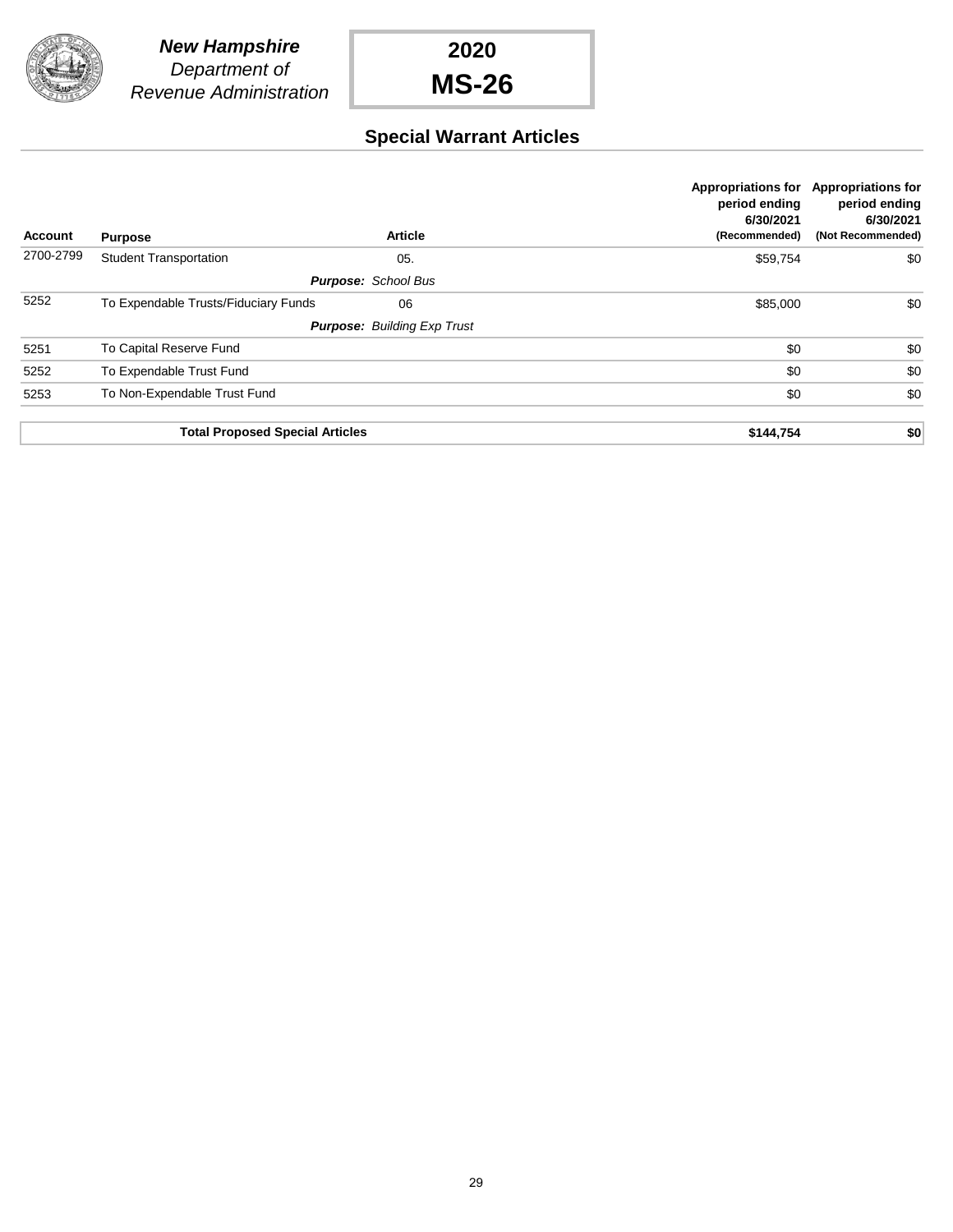

### **Individual Warrant Articles**

| <b>Account</b> | <b>Purpose</b>                            | <b>Article</b>      | period ending<br>6/30/2021<br>(Recommended) | Appropriations for Appropriations for<br>period ending<br>6/30/2021<br>(Not Recommended) |
|----------------|-------------------------------------------|---------------------|---------------------------------------------|------------------------------------------------------------------------------------------|
| 1100-1199      | <b>Regular Programs</b>                   | 07                  | \$62,106                                    | \$0                                                                                      |
|                |                                           | Purpose: CBA        |                                             |                                                                                          |
| 1400-1499      | Other Programs                            | 07                  | \$7,398                                     | \$0                                                                                      |
|                |                                           | <b>Purpose: CBA</b> |                                             |                                                                                          |
| 2200-2299      | <b>Instructional Staff Services</b>       | 07                  | \$7,968                                     | \$0                                                                                      |
|                |                                           | Purpose: CBA        |                                             |                                                                                          |
|                | <b>Total Proposed Individual Articles</b> |                     | \$77,472                                    | \$0                                                                                      |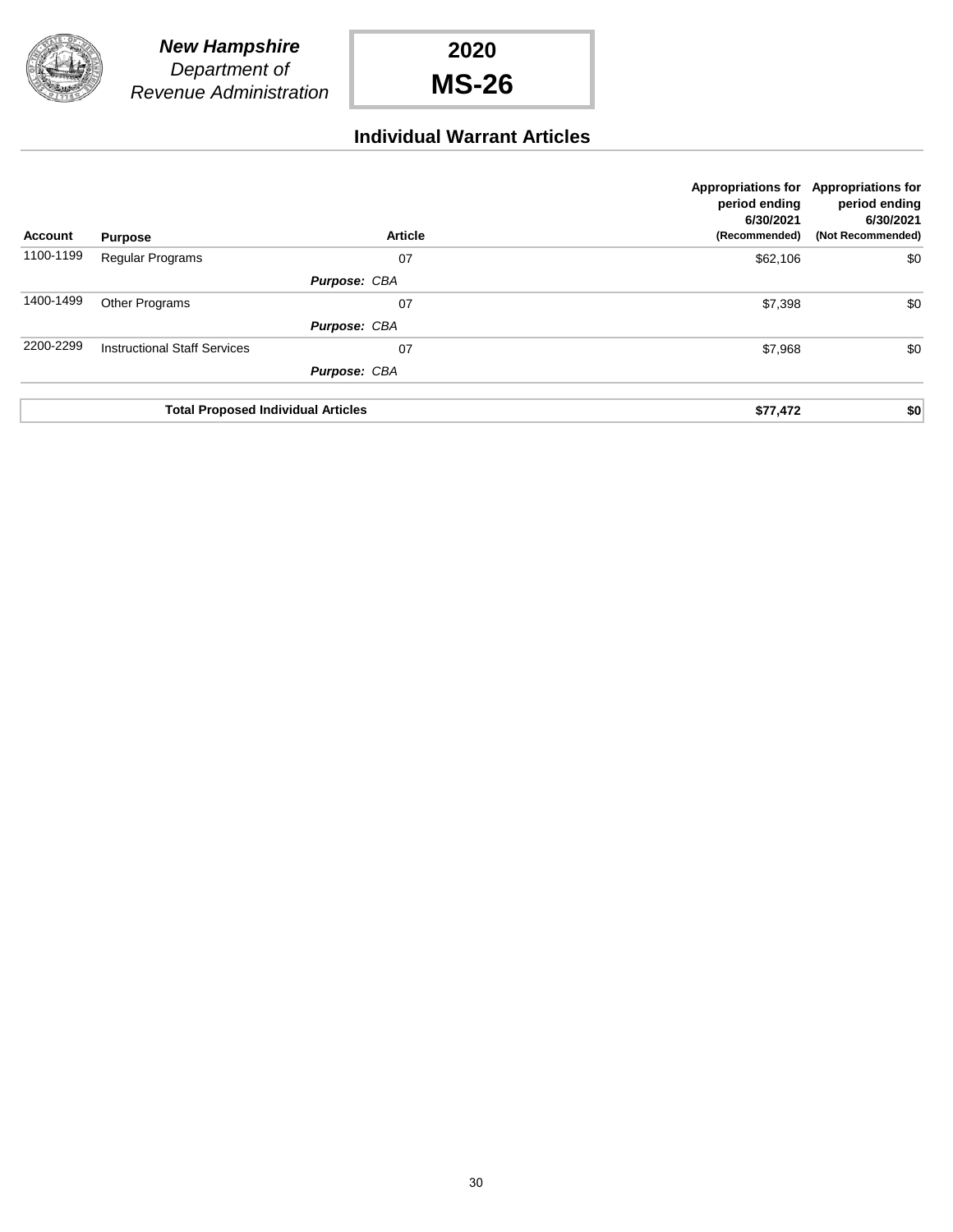

#### *New Hampshire Department of Revenue Administration*

**2020 MS-26**

### **Revenues**

|                        |                                                      |                |                                                       | <b>Revised Estimated</b>                       |                                                          |
|------------------------|------------------------------------------------------|----------------|-------------------------------------------------------|------------------------------------------------|----------------------------------------------------------|
| Account                | <b>Source</b>                                        | <b>Article</b> | <b>Actual Revenues for</b><br>Period ending 6/30/2019 | <b>Revenues for Period</b><br>ending 6/30/2020 | <b>Estimated Revenues for</b><br>Period ending 6/30/2021 |
| <b>Local Sources</b>   |                                                      |                |                                                       |                                                |                                                          |
| 1300-1349              | Tuition                                              | 09             | \$1,465,210                                           | \$1,375,000                                    | \$1,350,000                                              |
| 1400-1449              | <b>Transportation Fees</b>                           |                | \$0                                                   | \$0                                            | \$0                                                      |
| 1500-1599              | Earnings on Investments                              | 09             | \$60                                                  | \$50                                           | \$50                                                     |
| 1600-1699              | <b>Food Service Sales</b>                            | 09             | \$71,147                                              | \$73,000                                       | \$72,000                                                 |
| 1700-1799              | <b>Student Activities</b>                            |                | \$0                                                   | \$0                                            | \$0                                                      |
| 1800-1899              | <b>Community Services Activities</b>                 |                | \$0                                                   | \$0                                            | \$0                                                      |
| 1900-1999              | <b>Other Local Sources</b>                           | 09             | \$165,111                                             | \$59,250                                       | \$58,250                                                 |
|                        | <b>Local Sources Subtotal</b>                        |                | \$1,701,528                                           | \$1,507,300                                    | \$1,480,300                                              |
| <b>State Sources</b>   |                                                      |                |                                                       |                                                |                                                          |
| 3210                   | School Building Aid                                  |                | \$0                                                   | \$0                                            | \$0                                                      |
| 3215                   | Kindergarten Building Aid                            |                | \$0                                                   | \$0                                            | \$0                                                      |
| 3220                   | Kindergarten Aid                                     |                | \$23,872                                              | \$0                                            | \$0                                                      |
| 3230                   | <b>Special Education Aid</b>                         | 09             | \$88,907                                              | \$107,845                                      | \$60,000                                                 |
| 3240-3249              | <b>Vocational Aid</b>                                | 09             | \$7,484                                               | \$12,000                                       | \$9,000                                                  |
| 3250                   | <b>Adult Education</b>                               |                | \$0                                                   | \$0                                            | \$0                                                      |
| 3260                   | <b>Child Nutrition</b>                               | 09             | \$2,482                                               | \$1,800                                        | \$2,200                                                  |
| 3270                   | <b>Driver Education</b>                              |                | \$0                                                   | \$0                                            | \$0                                                      |
| 3290-3299              | <b>Other State Sources</b>                           |                | \$0                                                   | \$0                                            | \$0                                                      |
|                        | <b>State Sources Subtotal</b>                        |                | \$122,745                                             | \$121,645                                      | \$71,200                                                 |
|                        |                                                      |                |                                                       |                                                |                                                          |
| <b>Federal Sources</b> |                                                      |                |                                                       |                                                |                                                          |
| 4100-4539              | <b>Federal Program Grants</b>                        | 09             | \$389,782                                             | \$187,287                                      | \$226,000                                                |
| 4540                   | <b>Vocational Education</b>                          |                | \$0                                                   | \$0                                            | \$0                                                      |
| 4550                   | <b>Adult Education</b>                               |                | \$0                                                   | \$0                                            | \$0                                                      |
| 4560                   | <b>Child Nutrition</b>                               | 09             | \$82,478                                              | \$79,000                                       | \$81,000                                                 |
| 4570                   | <b>Disabilities Programs</b>                         |                | \$0                                                   | \$0                                            | \$0                                                      |
| 4580                   | <b>Medicaid Distribution</b>                         | 09             | \$9,380                                               | \$6,000                                        | \$5,000                                                  |
| 4590-4999              | Other Federal Sources (non-4810)                     |                | \$0                                                   | \$0                                            | \$0                                                      |
| 4810                   | <b>Federal Forest Reserve</b>                        | 09             | \$203                                                 | \$4,571                                        | \$5,200                                                  |
|                        | <b>Federal Sources Subtotal</b>                      |                | \$481,843                                             | \$276,858                                      | \$317,200                                                |
|                        | <b>Other Financing Sources</b>                       |                |                                                       |                                                |                                                          |
| 5110-5139              | Sale of Bonds or Notes                               |                | \$0                                                   | \$0                                            | \$0                                                      |
| 5140                   | <b>Reimbursement Anticipation Notes</b>              |                | \$0                                                   | \$0                                            | \$0                                                      |
| 5221                   | Transfers from Food Service Special Revenues<br>Fund |                | \$0                                                   | \$0                                            | \$0                                                      |
| 5222                   | Transfer from Other Special Revenue Funds            |                | \$0                                                   | \$0                                            | \$0                                                      |
| 5230                   | Transfer from Capital Project Funds                  |                | \$0                                                   | \$0                                            | \$0                                                      |
| 5251                   | Transfer from Capital Reserve Funds                  |                | \$0                                                   | \$0                                            | \$0                                                      |
| 5252                   | Transfer from Expendable Trust Funds                 | 09             | \$76,563                                              | \$0                                            | \$82,000                                                 |
| 5253                   | Transfer from Non-Expendable Trust Funds             |                | \$0                                                   | \$0                                            | \$0                                                      |
| 5300-5699              | <b>Other Financing Sources</b>                       |                | \$0                                                   | \$0                                            | \$0                                                      |
| 9997                   | Supplemental Appropriation (Contra)                  |                | \$0                                                   | \$0                                            | \$0                                                      |
|                        |                                                      |                |                                                       |                                                |                                                          |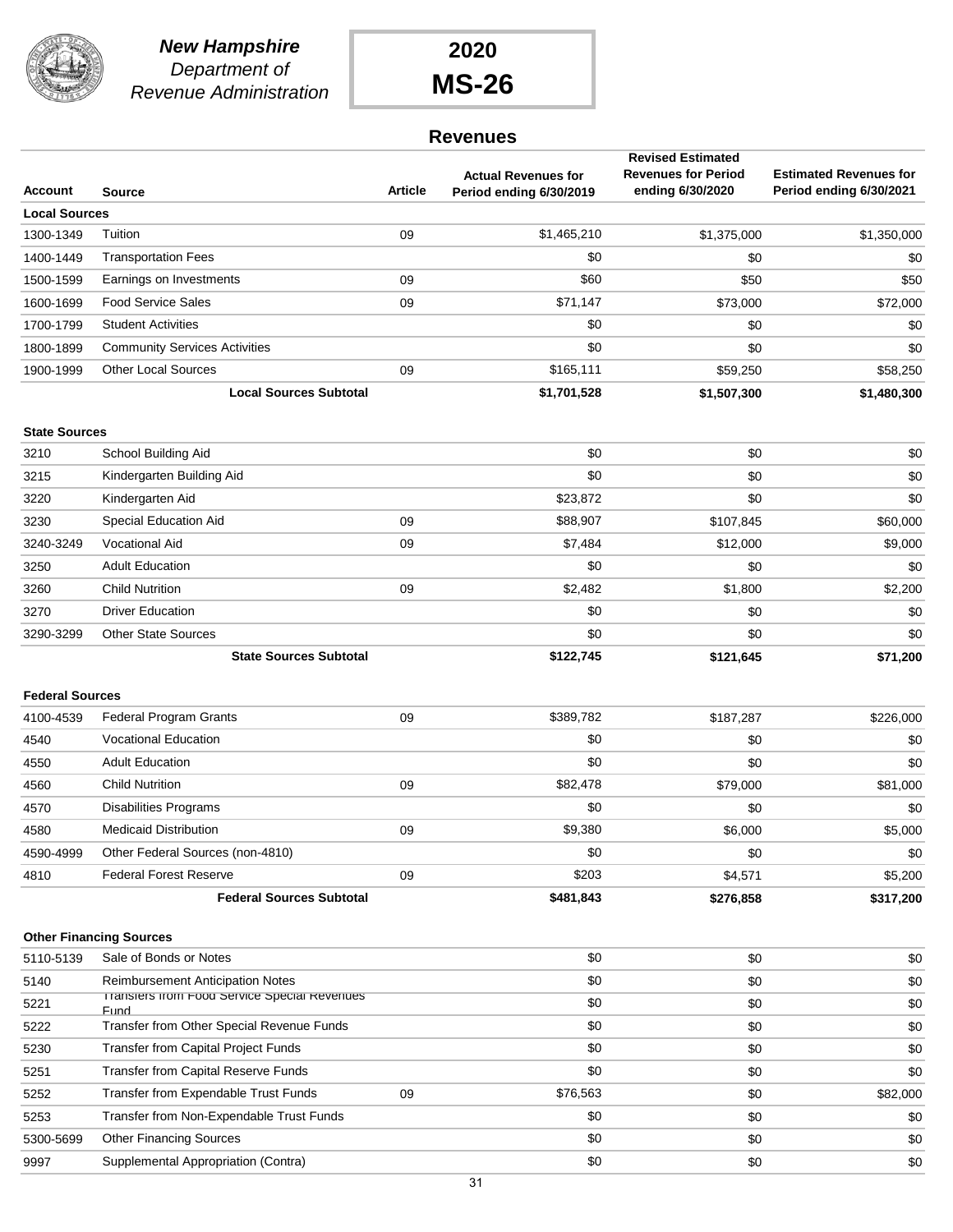

### *New Hampshire Department of Revenue Administration*



### **Revenues**

|      | <b>Total Estimated Revenues and Credits</b> |    | \$3,006,969 | \$2,349,273 | \$2,425,700 |
|------|---------------------------------------------|----|-------------|-------------|-------------|
|      | <b>Other Financing Sources Subtotal</b>     |    | \$700,853   | \$443.470   | \$557,000   |
| 9999 | Fund Balance to Reduce Taxes                | 09 | \$624.290   | \$443.470   | \$475,000   |
| 9998 | Amount Voted from Fund Balance              |    | \$0         | \$0         | \$0         |